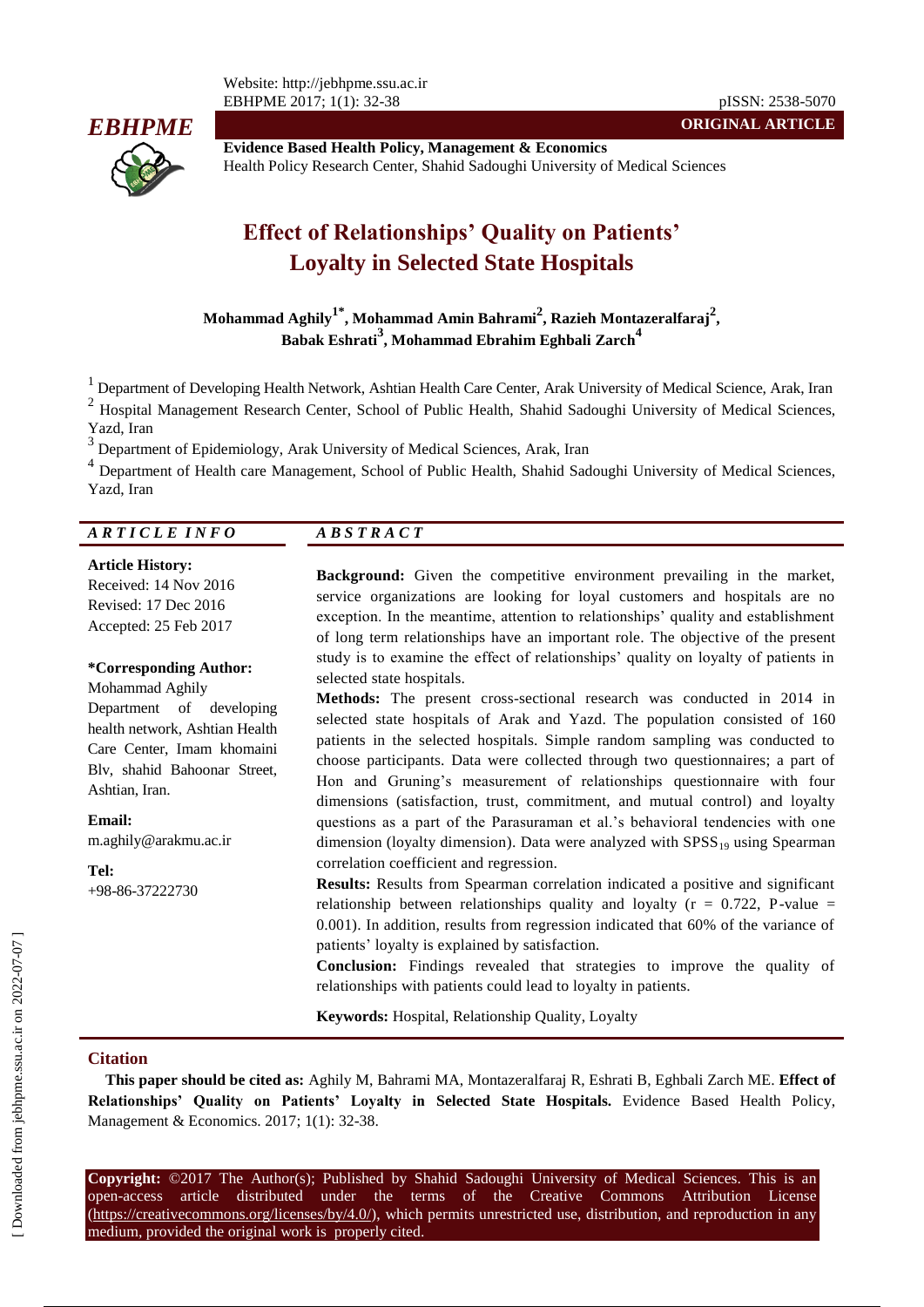### **Introduction**

Today, increasing competitiveness is necessary<br>for various reasons such as raising consumers' for various reasons such as raising consumers' awareness, improving the technology level, rapid market change, constraints on the competition, and its globalization.

Experts believe that in all organizations especially service organizations, achieving organizational goals depends on identifying and determining the needs and wants of the target markets, meeting customers' needs in a better and more effective way than competitors, and gaining their loyalty. Like any other businesses, hospitals need to retain customers and gain their loyalty in order to be successful (1).

This goal will be achieved with the use of marketing techniques. However, hospitals do not look with favor on marketing and sometimes they consider it against professional morality. This is rooted in their lack of awareness about the marketing concept, while marketing is comprehensive approach, with the aim of meeting customers' needs (2).

According to Kotler (3), marketing refers to human activities with the aim of satisfying needs and demands through the exchange process. The basic origin and elements of the marketing system include need and demands of human beings. Today, marketing is moving away from its traditional form while getting closer to relational marketing.

The concept of relational marketing was first used by berry (4) for service organizations as a strategy for attracting, retaining, and promoting relationships with clients. Gronroos (5) also provided a comprehensive definition for relational marketing, as the process of identifying, establishing, retaining, reinforcing, and ending relationships when necessary with customers and other stakeholders in a mutual interest so that goals of all groups are secured in this relationship. Relational marketing aims to build, maintain, and strengthen relationships with target customers to meet their objectives. Thus, it could be said that the communication process is in the core of a relational marketing (6).

Relationships' quality is one of the branches of relational marketing known as a set of intangible values leading to long-term relations between the parties (1,7).

Hening-Thurau and Klee (8) explained the quality of relationships between the organization and customers as the degree of relationship proportionality with regard to customers' needs involved in the relationship. Because of the importance of relational marketing in today' world of business, relationship quality is necessary to strengthen the relationships and promote customers' degree of satisfaction from supplementation of their demands and expectations.

To develop long relationships, good relationship quality can increase customers' reliability. In other words, higher relational quality causes interaction among service providers and customers while creating stable and longer-term exchanges in which both sides can gain common interests (7).

On the other hand, other organizations view establishment of beneficial and effective relationships with customers as the key to success. In fact, development of a mutually satisfying long-term relationship has been proposed as an asset (9). Shoemaker and Bowen (10) showed that a correct customer-organization relationship based on trust and commitment ultimately encourages the customer and leads to loyalty.

Although, there is no agreement over the dimensions of relationship quality, according to previous studies, relationship quality is defined by four dimensions including satisfaction, trust, commitment, and mutual control (11).

1. Mutual control: It refers to the extent to which the parties agree on legal power to influence each other. Although, some imbalance is normal, stable relations require organizations and people to have control over each other (12).

2. Satisfaction: Customers' satisfaction can be defined as their response to evaluation and experience of purchase and use a product or service compared with their expectations before purchase (7). Oliver also defines consumer satisfaction as "consumers' feeling about whether

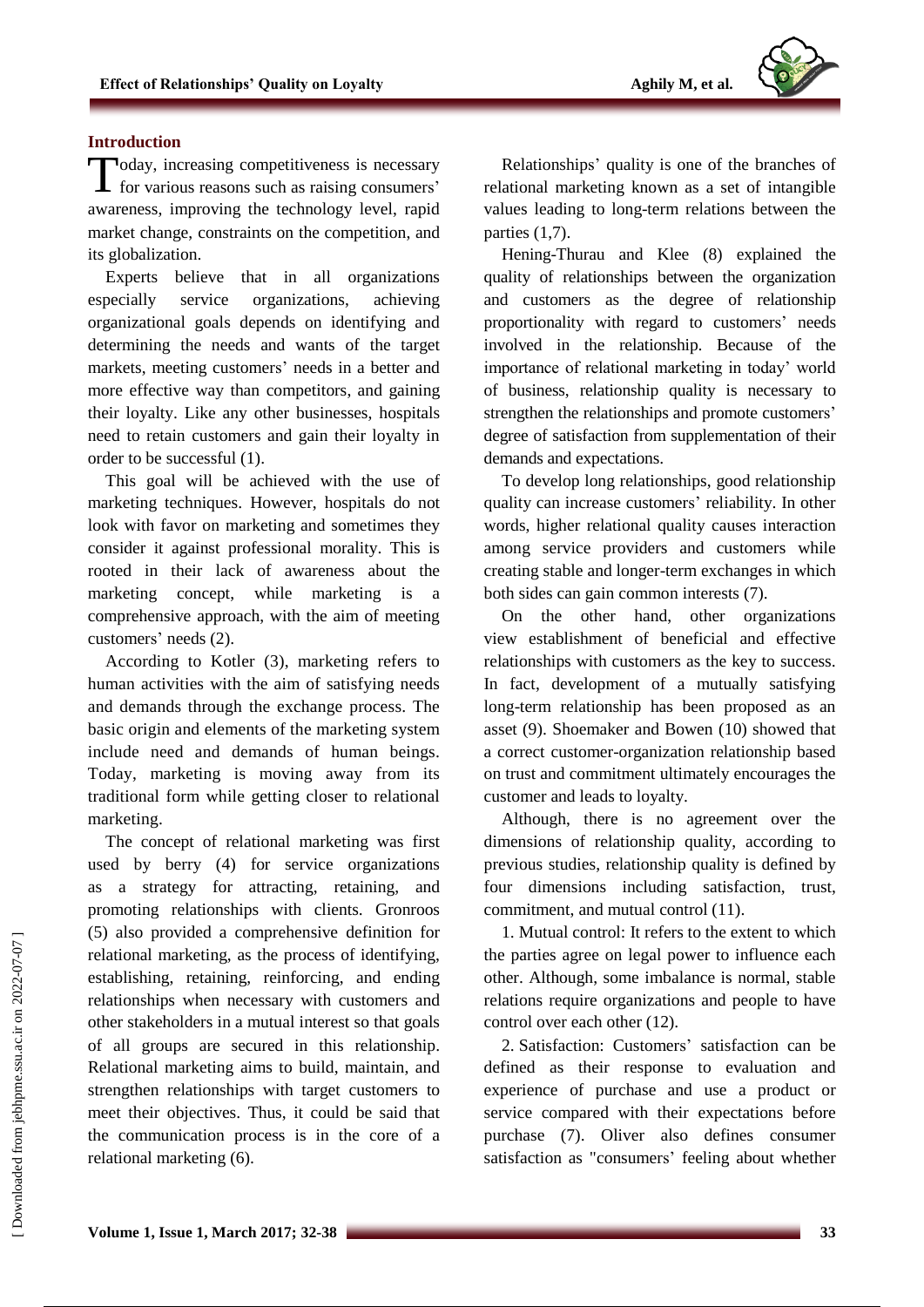their needs, desires, and goals are met by application and whether this is followed by satisfaction" (13).

3. Trust: Sin et al. (14), define trust as one side's belief about reliability of the other side's statements and commitments. They also believe that higher levels of trust between buyer and seller will increase the possibility of continuing the relationship. Morgan et al. (15), define trust as tendency to rely and depend on the trustworthy partner.

4. Commitment: Commitment refers to the emotional relationship between people and organization (16). Hon and Gruning (17) maintain that commitment is the belief that each party possesses to the relationship and spends time and money for it.

Developing loyalty is the main objective of relational marketing activities (7). Oliver (13) defines the concept of loyalty as "deep commitment to repurchase or reselection of a preferable product or a service in the future, such that the same brand, or product will be purchased, despite the marketing impact and efforts of potential competitors.

Loyalty happens when customers feel that the organization can best meet their needs, so that rival firms are set virtually out of customers' considerations and they exclusively purchase from that organization (18).

Hospitals, like any other businesses need to retain customers and gain their loyalty to be successful. In fact, patient loyalty causes reduction of costs and increases revenues for hospitals (1). Mortazavi et al. (19), aimed at determining the relationship between patients' satisfaction and loyalty in private hospitals. They reported a significant positive correlation between patients' satisfaction and loyalty. Likewise, Shamsi et al. (16), in a study evaluated the relationship among customer loyalty programs, customer loyalty, and related components in pharmaceutical distribution companies and concluded that the three components of satisfaction, trust, and commitment are statistically and directly related to customers' loyalty.

The present study aimed at investigating the effect of relationships' quality on loyalty in selected state hospitals.

## **Materials and Methods**

This cross-sectional research was conducted in four big state hospitals of Arak and Yazd in 2014. Data collection was performed through Hon and Gruning's measurement of relationships and Parasuraman, Zeithaml, and Berry's (20) customer behavioral tendencies inventory.

To assess the relationship quality, a part of Hon and Gruning's relationship assessment in public relations questionnaire was used which consisted of 18 items distributed in four dimensions of trust (6 items), mutual control (3 items), commitment (4 items), and satisfaction (5 items). The scoring is performed based on a 5-point Likert scale (strongly agree = 5, agree = 4, no opinion = 3, disagree = 2, strongly disagree  $= 1$ ). Cronbach's alpha reliability of the scale was 0.96. Three relevant experts approved the face validity of the questionnaire.

To measure loyalty a part of the Parasuraman, Zeithaml, and Berry's (20) questionnaire was used which contains five items. The scoring was performed based on a 5-point Likert scale (strongly agree = 5, agree = 4, no opinion = 3, disagree = 2, and strongly disagree  $= 1$ ). In Arab et al.'s study (21), the reliability of the questionnaire obtained by Cronbach's alpha method was 0.87. However, in the present study, the reliability was calculated as 0.89. Professors and experts in the field of management confirmed the content validity of the questionnaire.

The population included all patients in four major public hospitals of Arak (Vali Asr and Amir Kabir) and Yazd (Shahid Sadoughi and Shahid Rahnemoun). Cochran's formula was applied and 160 patients were randomly selected. The questionnaires were distributed evenly among the hospitals. Patients with a history of at least 3 days of hospitalization who wanted to participate in the study were selected. The questionnaires were completed at the time of release by the researcher. The patients were assured that all information collected will remain confidential.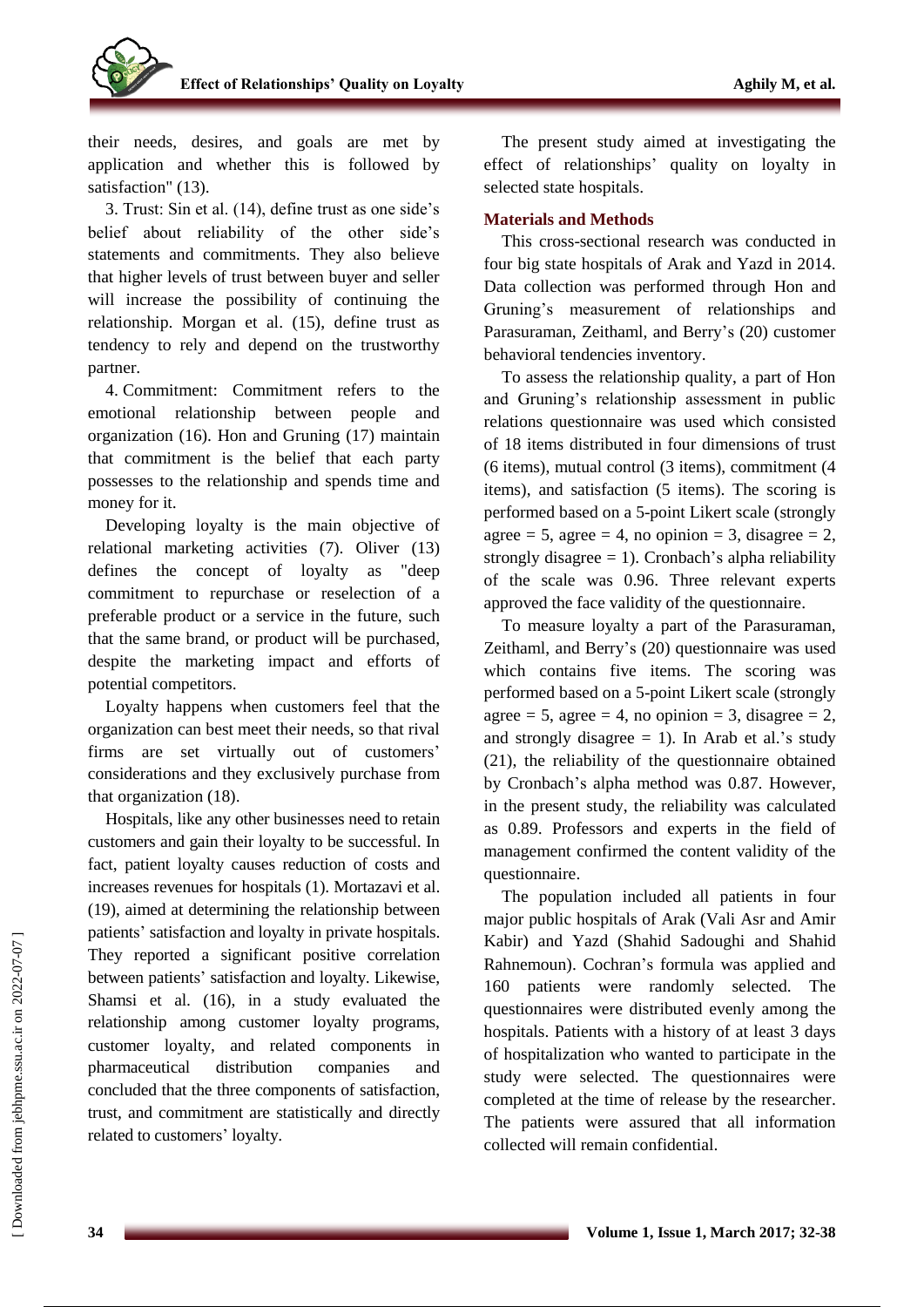

The data obtained were then analyzed via  $SPSS<sub>19</sub>$  (SPSS, Inc., Chicago, IL). For inferential statistics, regression and Spearman correlation coefficient tests were used.

Ethics approval of this project was 234889 in 2014.

#### **Results**

Descriptive statistics showed that 51.2 % of the participants were women  $(N = 82)$  and 48.8 %  $(N = 78)$  were men. The patients' age mean score was  $37.5 \pm 24.6$  years.

The results indicated that there is a significant positive relationship between the relationship

quality and patient loyalty in the selected hospitals  $(r = 0.722$  and P-value = 0.001). Other findings also showed that a significant positive relationship exists between satisfaction and loyalty ( $r = 0.734$ ) and P-value  $= 0.001$ ). According to Table 1, the highest correlation is related to satisfaction.

The results of regression analysis showed that 60 % of loyalty variance is explained by dimensions of relationship quality ( $r^2 = 60\%$ ). In addition, for each unit of change in the variance of satisfaction, 0.720 units change in the variance of loyalty, reflecting a strong statistical correlation between satisfaction and loyalty (Table 2).

**Table 1.** Correlation coefficient between dimensions of relationship quality and patient loyalty

| <b>Variable</b> | <b>Correlation Coefficient</b> * | $\mathbf{p}^{**}$ |
|-----------------|----------------------------------|-------------------|
| Trust           | 0.653                            | 0.001             |
| Mutual control  | 0.561                            | 0.001             |
| Commitment      | 0.558                            | 0.001             |
| Satisfaction    | 0.734                            | 0.001             |

\* Spearman correlation coefficient

\*\*Significant at the 0.05 level

| Independent variable |          | <b>Standard Error</b> |          | $\overline{\mathbf{p}^{**}}$ |
|----------------------|----------|-----------------------|----------|------------------------------|
| Trust                | $-0.030$ | 0.093                 | $-0.033$ | 0.751                        |
| Mutual control       | 0.272    | 0.156                 | 0.161    | 0.083                        |
| Commitment           | $-0.64$  | 0.118                 | $-0.45$  | 0.590                        |
| Satisfaction         | 0.734    | 0.100                 | 0.720    | 0.001                        |

Table 2. Coefficients of the regression analysis for loyalty in terms of relationship quality in the selected hospitals\*

\*Dependent variable: Loyalty

\*\* Significant at the 0.05 level

#### **Discussion**

In service industries such as hospitals, attraction of new customers and retaining existing customers are among the most important issues of relational marketing. The quality of relationships has been proposed as a marketing tactic that benefits both sides. Therefore, the present study aimed at investigating the effect of relationship quality and its dimensions on loyalty of hospitalized patients in selected hospitals.

Based on the findings, among the four domains of relationship quality, satisfaction had the highest correlation with loyalty  $(r = 0.734$  and P-value = 0.001), indicating the effect of satisfaction on loyalty as well as the necessity for hospital managers to attain patients' satisfaction. Bowen and Chen (22), as well as Taylor et al. (23), also found a positive relationship between satisfaction and attitudinal loyalty. They reported that a small change in customer satisfaction leads to a significant increase in loyalty.

Providing patients with high quality health services in addition to other facilities for patients and their entourage will be among the essential factors of patient satisfaction. Ghazavy (9) and Arab et al. (21), found that satisfaction has a positive and significant role in loyalty that is in accordance with the results of the present study.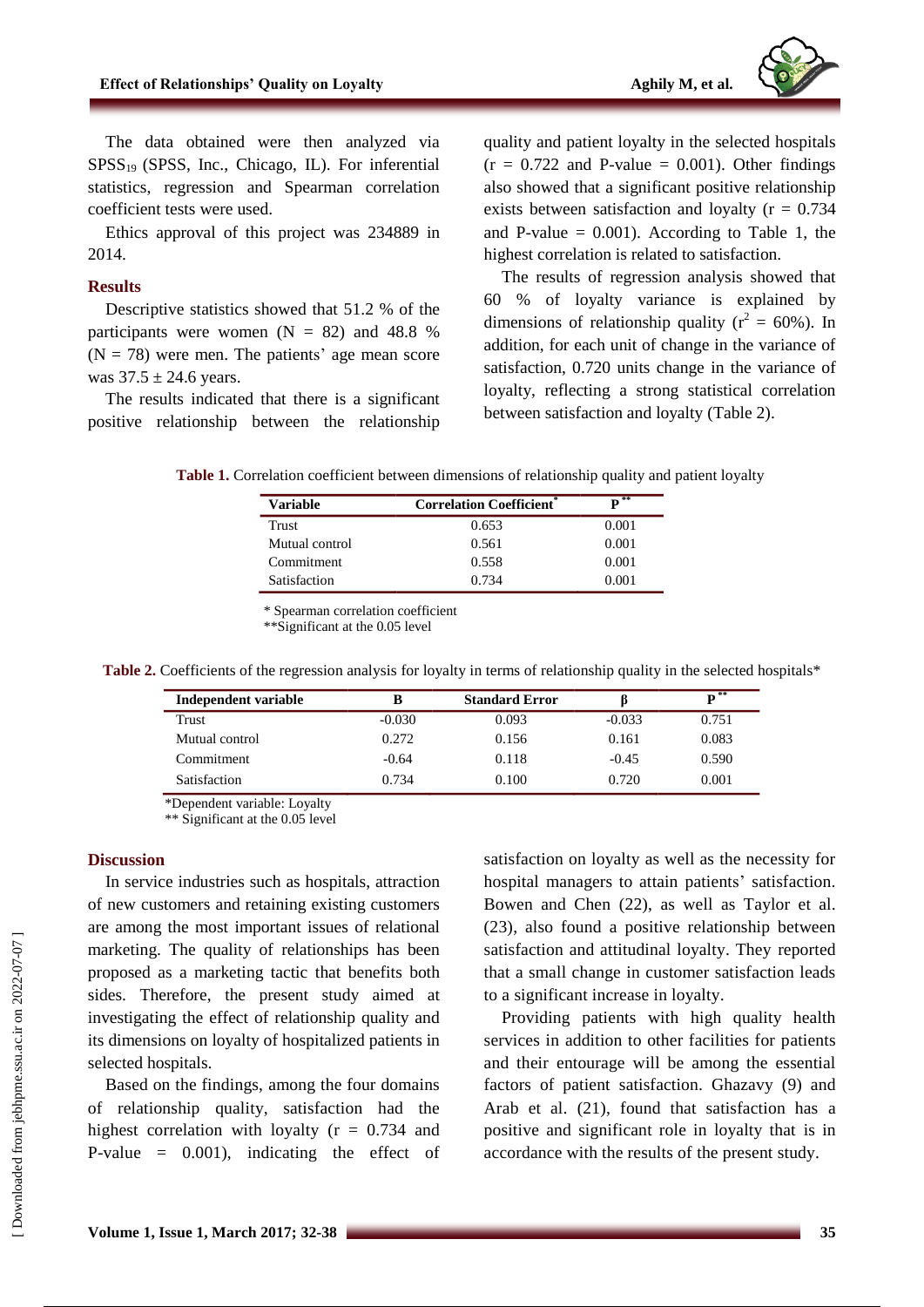After satisfaction, the dimension of trust had the highest correlation with loyalty. Some studies, introduced loyalty as a result of trust and empirical evidences have shown the direct effect of trust on loyalty (16). The ability of hospitals to do what they promised, integrity in behavior, justice in treatment, and providing services proper to the patients will help strengthen this dimension and ultimately patients' loyalty. Ghazavy (9) and Hossein Zadeh Bahraini et al. (24), also indicated a positive and significant correlation between trust and customers' loyalty, which is in line with the findings of the present study. If patients trust a hospital, they will select it for future references or to propose it to others.

Commitment can be considered as the introduction of loyalty. Customers committed to their relationship with the service provider and continually use its services are more loyal (16). Bettencourt (25) showed a significant positive relationship between commitment and loyalty that is consistent with the findings of the current research.

Given the importance of meeting the needs and wishes of patients, hospital administrators must turn their attention to the issue of establishing and maintaining long-term quality relationships with customers which in turn will strengthen patients' sense of trust, commitment, satisfaction, and consequently loyalty. Hayatbakhsh Abbasi, et al. (26), indicated that building strong relationships between clinicians and staff is vital. Yousefi (27) introduced the quality of staff-customer relationships among the factors affecting customer loyalty. Hossein Zadeh Bahraini (24) observed a significant positive relationship between these two components, which is consistent with the findings of the present study.

Among the limitations of this study the fact that it was conducted in state hospitals can be mentioned. The generalizability of the results to other state and private hospitals should also be analyzed through further studies.

## **Conclusion**

The results of such studies support the notion that hospital administrators should pay special attention to their internal and external relationships. Legal needs, attitudes, and requirements of patients should be considered in order to maintain long-term relationships with their customers and increase their loyalty to the hospital.

Along with providing quality services to patients, the nature of service organizations such as hospitals obliges them to pay special attention to the needs of patient's entourage and work to satisfy their needs as far as possible. Enhancement of staff communication skills in dealing with patients and their entourage should also be prioritized in the hospital. Considering information and reception units in guiding patients and their entourage properly is effective in increasing the relationship quality and loyalty levels. Medical staffs' justice in treatment and integrity in behavior can also help to increase patients' satisfaction, trust, and loyalty to the hospital.

## **Acknowledgements**

This article is part of a master's thesis in Faculty of health, Shahid Sadoughi University of Medical Sciences. Hereby, the respected president, CEO of the hospitals, and all patients who collaborated in this project are appreciated.

# **Conflict of interests**

The authors declare no conflict of interests.

## **Authors' contributions**

Bahrami MA designed research; Aghily M and Eghbali Zarch ME conducted research; Eshrati B and Aghily M analyzed data; and Aghily M, Bahrami MA and Montazeralfaraj R wrote the paper. Aghily M had primary responsibility for final content. All authors read and approved the final manuscript.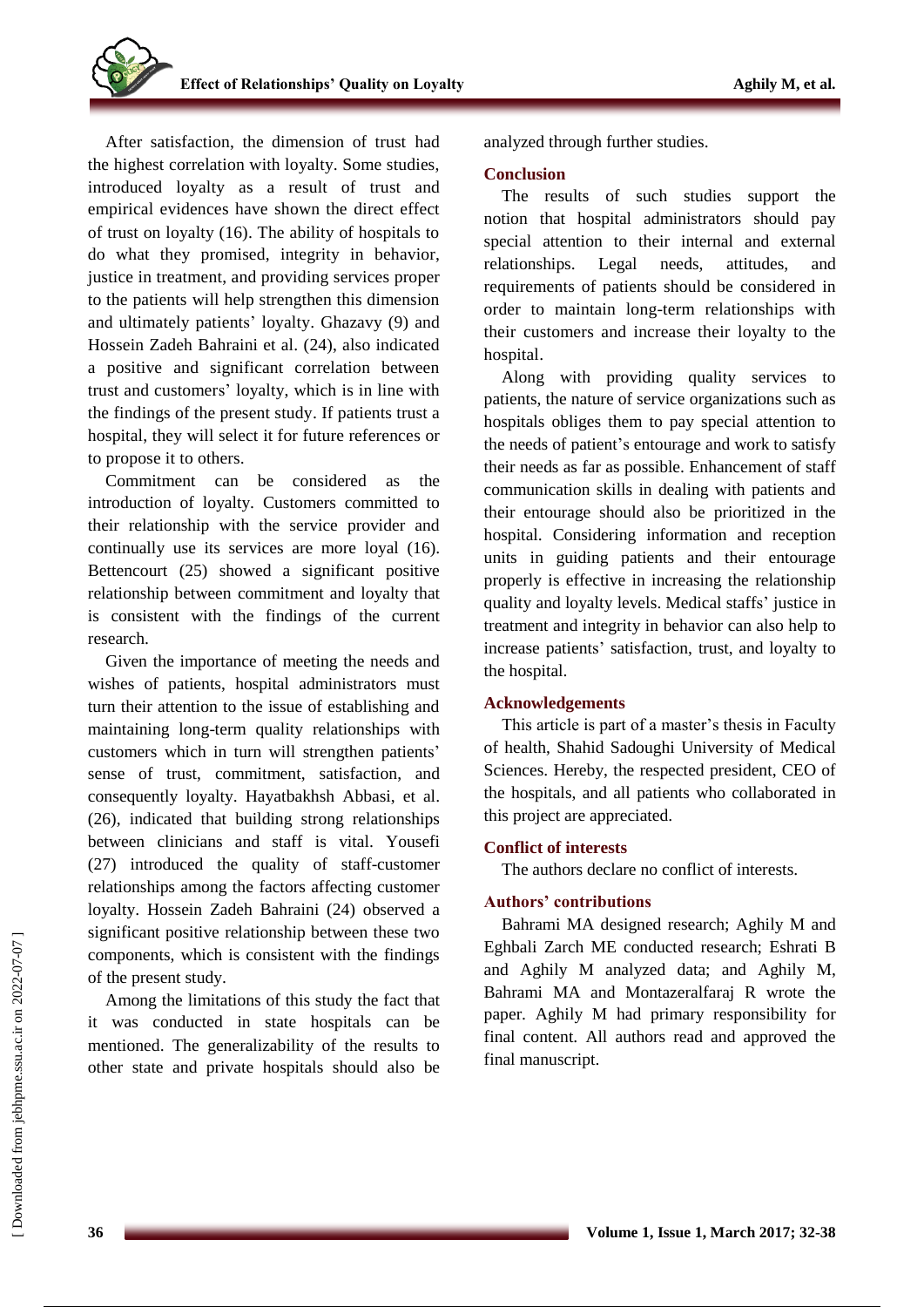

## **References**

- 1) Karimi MH. The effect of perceived service quality by patients on their loyalty to the hospital with emphasis on interface role satisfaction (Case Study: Private Hospital in Mashhad) [MSc Thesis]. Mashhad: Ferdowsi University of Mashhad, School of Economic and Administrative Sciences; 2013. [In Persian]
- 2) Mohammadian M. Introduce hospitals and health care centers marketing and Its applications. Available from URL: http://www. marketing articles.ir. Last Access: October 10, 2014. [In Persian]
- 3) Kotler P, Armstrong G, Saunders J, Wong V. Principles of marketing, 2nd ed. New Jersey: Editura Prentice Hall, USA; 1990. P. 17.
- 4) Berry LL, Shostack GL, Upah GD, American Marketing A. Emerging perspective on services marketing. Chicago, IL: American Marketing Association; 1983. p. 146.
- 5) Grönroos C. From marketing mix to relationship marketing: towards a paradigm shift in marketing. Management Decision. 1994; 3 2(2): 4-20.
- 6) GHaffari P, Zanjirdar M, Panahi M.The Survey of relationship quality and rapport on word of mouth. Journal of Marketing Management. 2000; 71(18): 9-11. [In Persian]
- 7) Haghighi M, Darikndeh A, Arian A, Hossainee H. Effects of marketing tactics relationship on customer loyalty from the perspective of Irancell customers. New Marketing Research Journal. 2013; 2(4): 44-62. [In Persian]
- 8) Rajaobelina L, Bergeron J. Antecedents and consequences of buyer-seller relationship quality in the financial services industry. International Journal of Bank Marketing. 2009; 27(5): 359-80.
- 9) Ghazavi SH. The effect of trust and customer satisfaction to customer loyalty (case study: sina Insurance of Yazd) [MSc Thesis]. Yazd: Yazd University, School of Accounting, Department of Management & Economic; 2011. [In Persian]
- 10) Bowen J, Shoemaker S. Development of taxonomy on services to gain strategic marketing insights loyalty: A strategic commitment. J of

the Academy of Marketing Science. 2003; 18(1): 43-9.

- 11) Moradi M, Mosavi M, Alimardani B. Model of customer loyalty in the insurance industry (a case study: an insurance company). Insurance Journal. 2011; 101(1): 31-51. [In Persian]
- 12) Bahrami MA, Aghily M, Montazerolfaraj R, Eshrati B. Assessing level of public relations hospital and its relation with patients loyalty in governmental hospitals in Yazd and Arak. Journal of Healthcare Management. 2015; 5(4): 45-54. [In Persian]
- 13) Oliver RL. Whence consumer loyalty?. Journal of Marketing. 1999; 63(1): 33-44.
- 14) Sin LY, Tse AC, Yau OH, Lee JS, Chow R. The effect of relationship marketing orientation on business performance in a service-oriented economy. Journal of Services Marketing. 2002; 16(7): 656-76.
- 15) Morgan RM, Hunt SD. The commitment-trust theory of relationship marketing. Journal of Marketing. 1994: 58(3): 20-38.
- 16) Shamsi Gooshki S, Solgi M. The evaluation the relation between loyalty programs customer loyalty and affiliated components (casse study: drug distribution companies). Journal of Marketing Management. 2012; 36(21): 119-40. [In Persian]
- 17) Hon CL,Gruning JE. Guidelines for measuring relationships in public relations. USA: Institute for Public Relations; 1999. p. 1-40.
- 18) Dehghan A, Shahin A. Customer loyalty assessment-a case study in MADDIRAN, the distributor of LG electronics in Iran. Business Management and Strategy Journal. 2011; 2(1): 1-32.
- 19) Mortazavi S, kazemi M, shirazi A, aziz-abadi A. The Relationships between patient satisfaction and loyalty in the private hospital industry. Iranian Journal of Public Health. 2009; 38(3): 60-9.
- 20) Zeithaml VA, Berry LL, Parasuraman A. The behavioral consequences of service quality. Journal of Marketing. 1996. 60(2): 31-46.